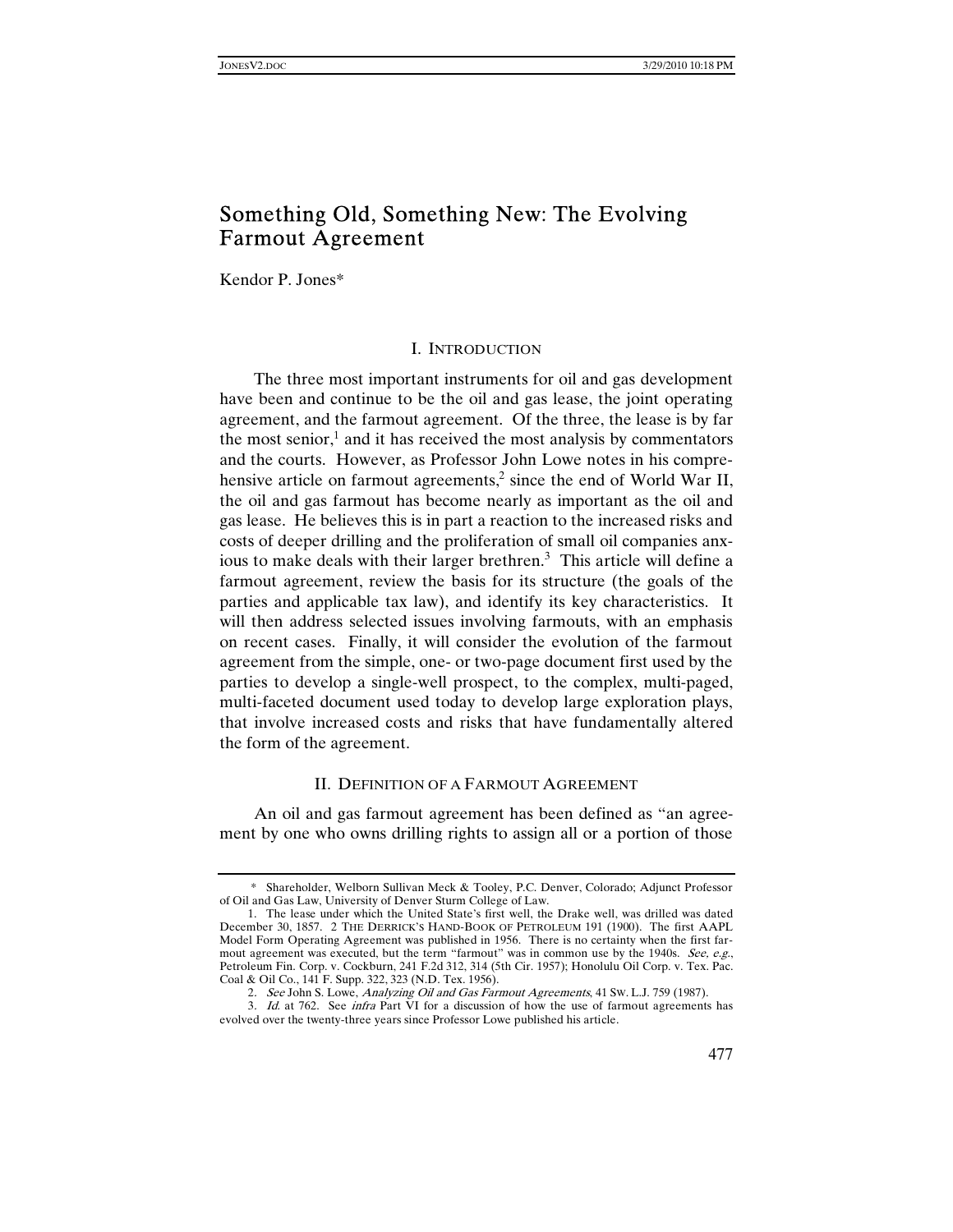rights to another in return for drilling and testing on the property."<sup>4</sup> The entity that owns the drilling rights is the "farmor," while the entity that receives the right to drill is the "farmee."<sup>5</sup> A farmout agreement differs from an operating agreement. Under a farmout agreement, the farmee is seeking to earn an interest in the farmor's lease, while the parties to an operating agreement already own joint interests in a lease or leases or in the contract area and agree to combine these interests for joint operations.<sup>6</sup> Another distinction is that the farmee "carries" the farmor—pays the farmor's share for all or a part of the costs to drill the well—while the parties to an operating agreement share such costs "heads up," or in proportion to their respective ownership interests in the lands covered by the operating agreement.<sup>7</sup>

#### III. STRUCTURE OF THE FARMOUT

#### A. Goals of the Parties

The structure of a farmout agreement and its essential terms are determined by two considerations: the goals of the parties entering into the agreement and the applicable tax rules.<sup>8</sup> The farmor may have a variety of reasons for wishing to farmout its interest. In his 1987 article, Professor Lowe identified seven factors that may motivate the farmor: (1) lease preservation; (2) lease salvage (for example, monetizing a prospect that the farmor has condemned); (3) risk sharing; (4) obtaining geological information to evaluate other leases held by the farmor or to delineate a "play"; (5) access to the farmor's market for the sale of the farmee's production; (6) securing reserves to fill the farmee's transportation or refining needs; and (7) drilling an "obligation well" (for example, a well required to prevent drainage, to further develop the leasehold, or to prevent the application of a Pugh clause).  $9$  Today, because of deregulation and the ability to hedge, access to the farmor's market is

<sup>4.</sup> Id. at 762; see also Earl A. Brown, Assignments of Interests in Oil and Gas Leases: Farm-Out Agreements, Bottom Whole Letters, Reservations of Overrides and Oil Payments, 5 INST. ON OIL & GAS L. & TAX'N. 25, 69-70 (1954).

 <sup>5.</sup> In his seminal article, Professor Lowe notes:

The origin of the term "farmout" is not clear. Professor Hemingway has said that the term's use goes as far back as ancient Roman times, when the state transferred the right to collect certain taxes to private individuals who received a fee for their services. Other commentators have attributed "farmout" to the term used in baseball . . . . "Like the rookie ball player who may be farmed out to a minor league team for further training, an oil and gas lease may be farmed out for development."

Lowe, *supra* note 2, at 763-64 (citing C. RUSSELL & R. BOWHAY, INCOME TAXATION OF NATURAL RESOURCES ¶ 7.02 (1986); Richard W. Hemingway, The Farmout Agreement: A Short Story but Not Always Sweet, 1985 A.B.A. SEC. NAT. RESOURCES AND ENV'T 3).

<sup>6</sup>. Id. at 764.

<sup>7</sup>. See id.

<sup>8</sup>. Id. at 765.

<sup>9</sup>. Id. at 778. For a discussion of each of these factors, see id. at 778-82.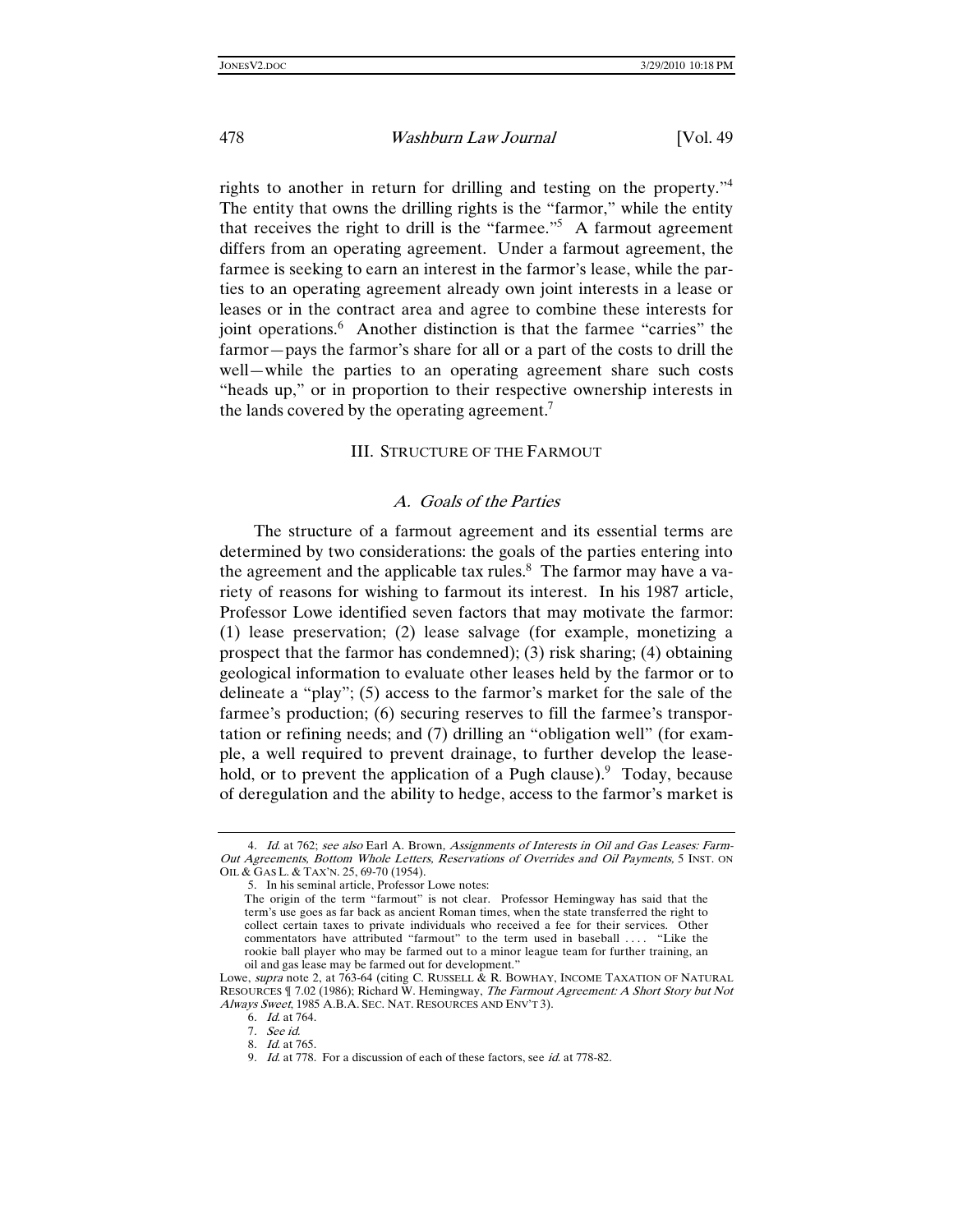not as important as it was in 1987. Similarly, securing reserves is less of a concern because, in normal circumstances, there are ample supplies of gas for pipelines to transport and crude for refiners to process.

The factors Professor Lowe identified in 1987 that may motivate the farmee's decision to enter into a farmout included: (1) quickly acquiring an acreage position or obtaining reserves; (2) using available cash, equipment, or personnel (particularly if the farmee or its affiliate is a drilling services company); (3) positively evaluating a prospect that the farmor has dismissed; and (4) desiring to become active in the area while sharing the risks.<sup>10</sup> In the present environment, at least with respect to the farmouts covering substantial acreage that are discussed in Part VI, the desire to enter a new area, but to share the risks, is of paramount importance.

### B. Applicable Tax Rules

Complicated tax rules govern the structure of a farmout agreement and dictate its terms. The following discussion summarizes the applicable tax rules.<sup>11</sup> A farmout agreement is "a form of sharing arrangement."<sup>12</sup> The essential feature of the agreement is that "one party" makes a contribution to the acquisition, exploration or development of an oil and gas property" and in return is given a share of the production from the property to which the contribution is made.<sup>13</sup> A party's contribution may be of acreage, money, goods or services, while the share of production transferred may be a working interest, a carried or netprofits interest, an overriding royalty, or a production payment.<sup>14</sup> "[T]he contribution must be to the property in the production of which the contributor is given an interest[,]" and if the contribution is money, it must be made or agreed to before the costs have been incurred.<sup>15</sup>

The contributor in a sharing arrangement has made a capital investment, and it acquires a depletable interest in the production.<sup>16</sup> The contributor and the recipient do not realize taxable income or loss from the contribution or transfer because the transfer of a property interest for development is treated as the formation of a new economic venture rather than a sale of property or services.<sup>17</sup> If, as is the case with most farmouts, the farmee receives an operating interest for its contribution,

<sup>10</sup>. Id. at 782.

 <sup>11.</sup> For a detailed analysis of the tax treatment of farmouts, see 2 PATRICK H. MARTIN & BRUCE M. KRAMER, WILLIAMS & MEYERS OIL AND GAS LAW § 433.1 (2009); Lowe, supra note 2, at 765-78.

 <sup>12. 2</sup> MARTIN & KRAMER, supra note 11, § 432.3.

<sup>13</sup>. Id. § 433.

<sup>14</sup>. Id.

<sup>15</sup>. Id.

<sup>16</sup>. Id. § 433.1 (citing G.C.M. 22730, 1941-1 C.B. 214.).

<sup>17</sup>. See id.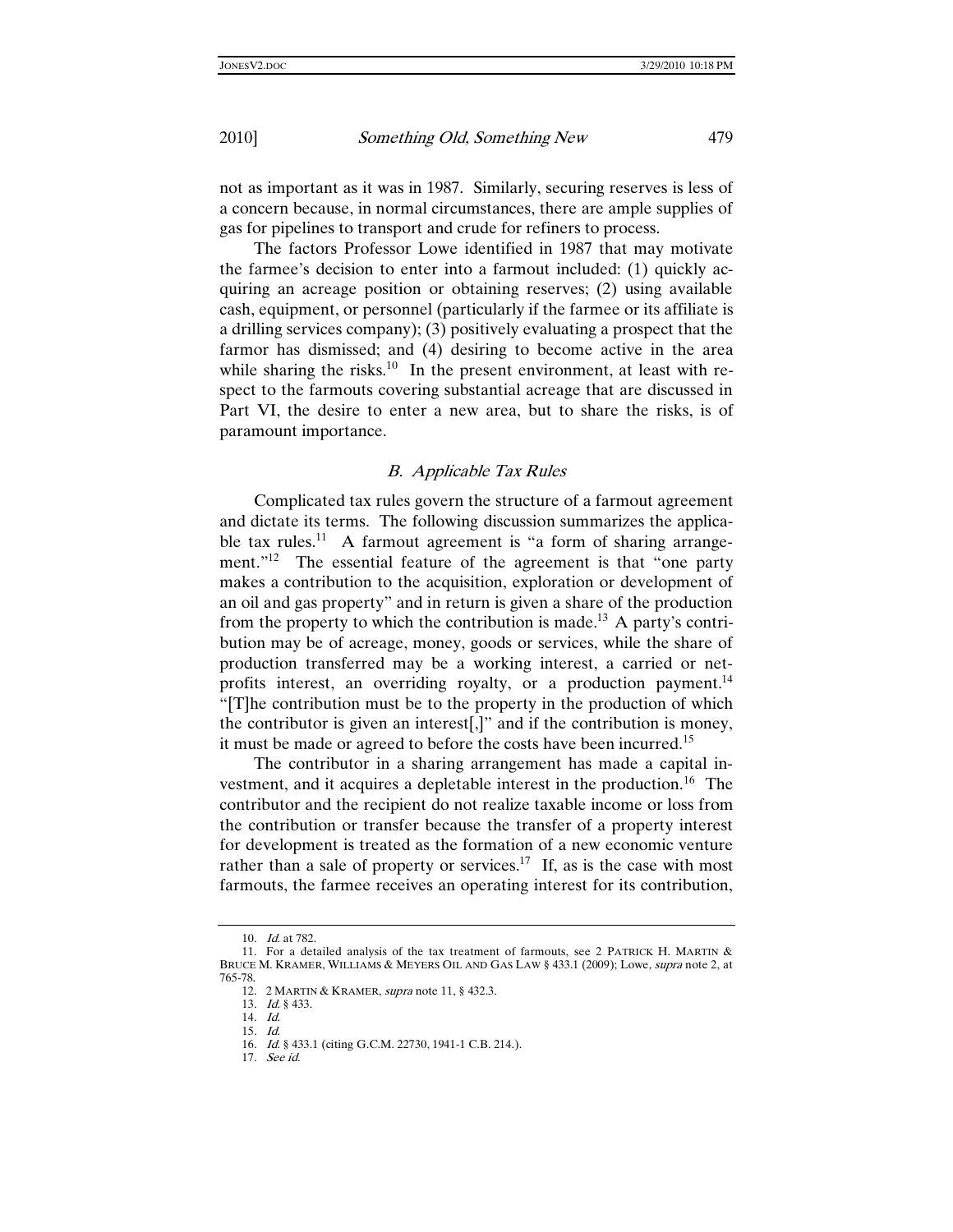the tax consequences depend on whether the entire operating interest or an undivided share of such interest is transferred to the farmee.<sup>18</sup> When the farmee receives the entire working interest, it may deduct all of the intangible drilling cost(s)  $(IDC)^{19}$  it pays to drill and complete the well against current income, so long as there is no possibility that the farmee's working interest in the drillsite acreage will end before complete payout of the costs of drilling, completing, and operating.<sup>20</sup> The IDC deduction is a very important incentive to the oil and gas industry because IDC typically amount to between 50% and 80% of the total costs of drilling and completing a well.<sup>21</sup> "The IDC deduction allows investors to drill up their profits at the end of each year."<sup>22</sup>

In 1977, the Internal Revenue Service (IRS) changed the rules of the game for farmouts with Revenue Ruling  $77-176$ <sup>23</sup> The ruling "modified application of the sharing arrangement concept to farmouts that involved transfers of interests in acreage outside of the well site by declaring the well site acreage and the outside acreage to be separate properties."<sup>24</sup> The IRS treated the interest in the acreage outside of the well-site acreage as a separate transfer subject to tax because the farmee made no contribution to the development of the outside acreage.<sup>25</sup> Therefore, the farmor realizes taxable income equal to the difference between its basis in the outside acreage assigned and the fair market value of such acreage. The farmee is also deemed to have received taxable income equal to the fair market value of such outside acreage because it made no capital investment in such acreage. Thus, both parties realize "phantom income" from the transaction.<sup>26</sup> There are a variety of devices that avoid or minimize the impact of Revenue Ruling 77-176.<sup>27</sup> The most popular of these devices is the tax partnership.<sup>28</sup> The partnership is formed for tax purposes rather than for state property law purposes because the parties would then be exposed to joint and several liability.<sup>29</sup> Section 721 of the Internal Revenue Code is used to designate both the well-site acreage and the additional acreage as the "property"

<sup>18</sup>. Id.

 <sup>19. &</sup>quot;Intangible drilling costs include the costs of wages, fuel, repairs, hauling, and supplies used in drilling, fracturing and cleaning wells, site preparation, and construction of derricks, tanks and pipelines necessary for the drilling and preparation of wells for production." Lowe, supra note 2, at 766. The general rule of thumb is that an intangible drilling cost (IDC) expense is anything associated with drilling that has no salvage value (excluding pipe and surface equipment). See id. Items with salvage value are capitalized.

<sup>20.</sup> See Rev. Rul. 80-109, 1980-1 C.B. 129.

 <sup>21.</sup> Lowe, supra note 2, at 766.

<sup>22.</sup> Id. (citing RUSSELL & BOWHAY, *supra* note 5, ¶ 14.11-A.).

 <sup>23.</sup> Rev. Rul. 77-176, 1977-1 C.B. 77.

 <sup>24.</sup> Lowe, supra note 2, at 769. (citing Rev. Rul. 77-176, 1977-1 C.B. 77).

<sup>25</sup>. Id.

<sup>26</sup>. Id. at 770.

<sup>27.</sup> See id. at 770-78 (discussing the suggested devices).

<sup>28</sup>. Id. at 776.

<sup>29</sup>. See id.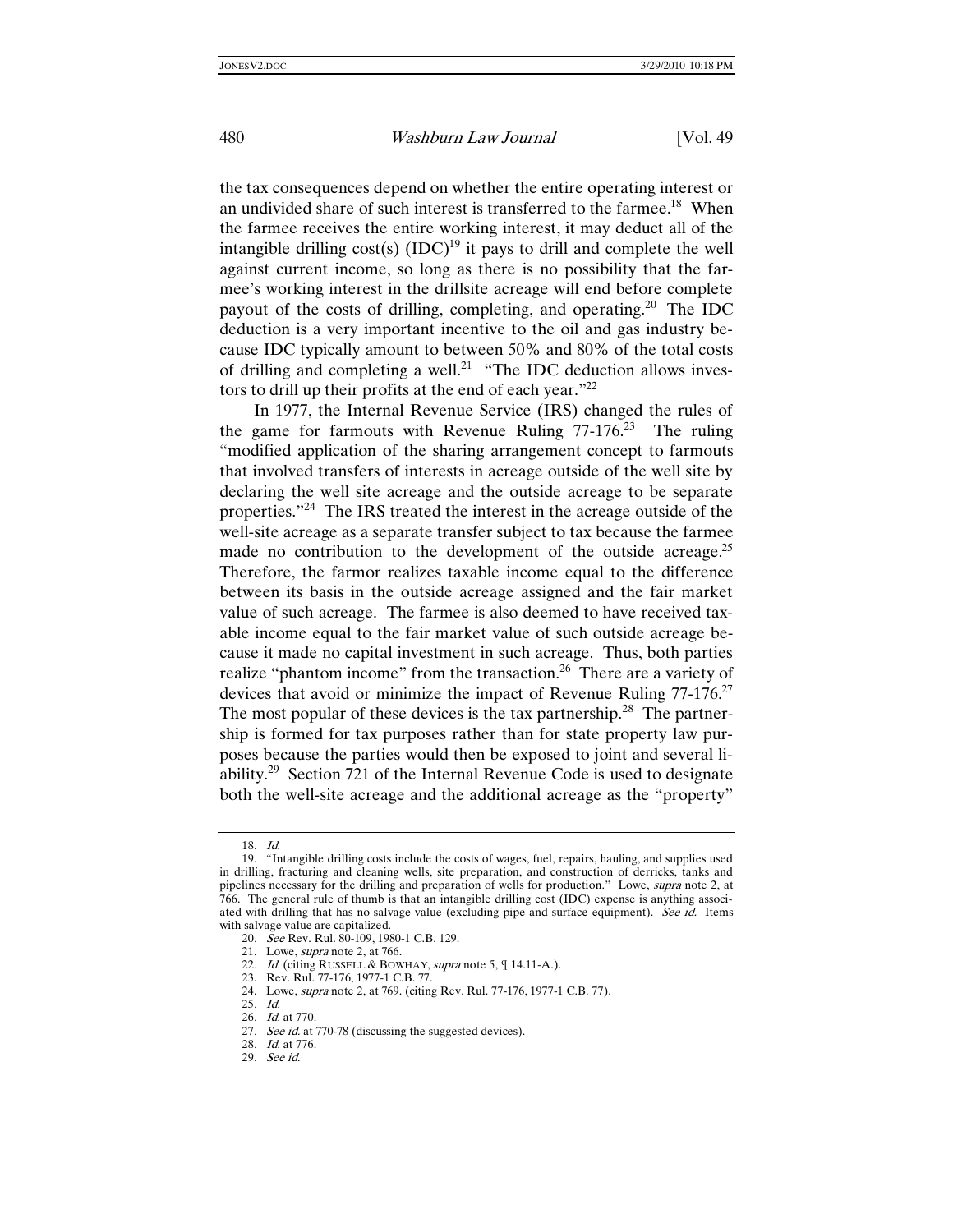of the tax partnership.<sup>30</sup> To accomplish this designation, the parties must stipulate in the farmout agreement not to elect out of subchapter K of the Internal Revenue Code and agree to allocate income and deductions on a partnership return.<sup>31</sup>

### IV. KEY CHARACTERISTICS OF THE FARMOUT AGREEMENT

In his 1987 article, Professor Lowe identified five key characteristics of, or areas covered by, a traditional farmout agreement.<sup>32</sup> The following analysis will address these key characteristics and discuss their relevance to farmouts made in today's environment.

The first characteristic identified by Professor Lowe is the "duty imposed."33 An option farmout agreement provides that the farmee must drill the well in order to earn the agreed-to-interest but that there is no penalty if it elects not to drill, other than the loss of the right to earn.<sup>34</sup> An obligation farmout agreement, on the other hand, obligates the farmee to drill the well.<sup>35</sup> If the farmor's purpose for making the farmout is to have an obligation-well drilled, it will likely structure the transaction as an obligation farmout.<sup>36</sup> If the farmor is motivated by other purposes, the transaction may be structured as an option.<sup>37</sup> For obvious reasons, potential farmees are likely to prefer to have the option to drill the well, rather than the obligation, and the farmor may have to structure the transaction accordingly in order to encourage the farmee to take the farmout. In the present environment, except in the case of a one-well farmout, the farmor's main goals in making the farmout are likely to be obtaining geological information and/or sharing exploration risks. Therefore, it will seek to obligate the farmee to drill in order to satisfy these goals.38

The second key characteristic of a farmout identified by Professor Lowe is the "earning factor."<sup>39</sup> A produce-to-earn farmout agreement provides that the farmee earns an interest in the property only if it completes a well capable of producing in paying quantities.<sup>40</sup> Conversely, a drill-to-earn farmout only requires that the farmee drill to the specified formation and conduct the agreed-upon testing in order to earn the in-

 <sup>30. 26</sup> U.S.C. § 721 (2006).

 <sup>31.</sup> Lowe, supra note 2, at 777.

<sup>32</sup>. See id. at 792.

<sup>33</sup>. Id.

<sup>34</sup>. Id. at 792-93.

<sup>35</sup>. Id.

<sup>36</sup>. See 2 MARTIN & KRAMER, supra note 11, § 432.

 <sup>37.</sup> Lowe, supra note 2, at 793.

<sup>38</sup>. See discussion infra Part VI.

 <sup>39.</sup> Lowe, supra note 2, at 792.

<sup>40.</sup> Id. at 793; see also Lansinger v. United Petroleum Corp., 471 N.E.2d 869 (Ohio Ct. App. 1984).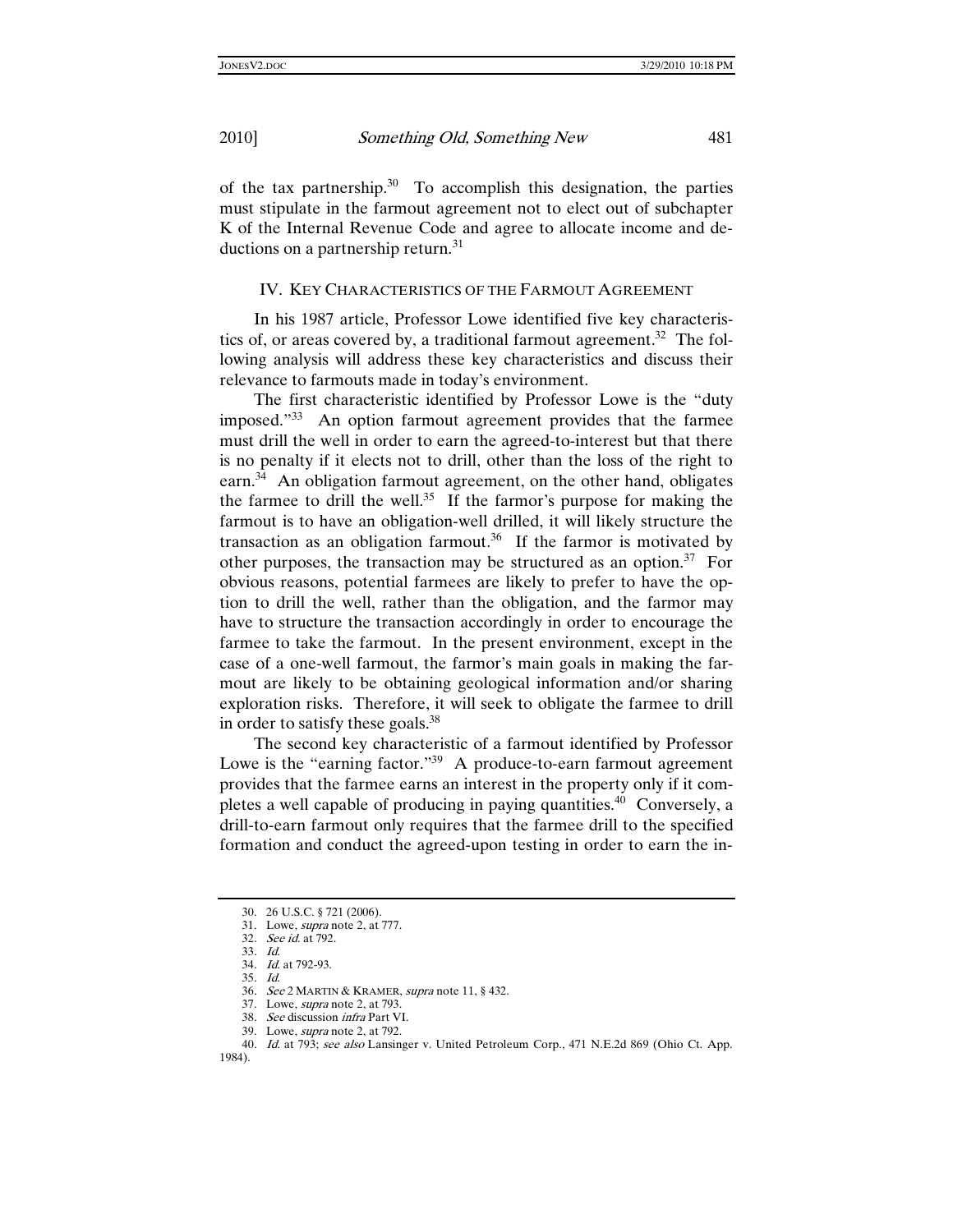terest.<sup>41</sup> If the purpose of the farmor is to drill an obligation well in order to preserve the lease, the farmout is likely to be a produce-to-earn.<sup>42</sup> If it is motivated by a desire to explore and/or to obtain geological data, it is more likely to be a drill-to-earn.<sup>43</sup>

Another key characteristic identified by Professor Lowe is the type of "interest earned"—divided, undivided, or combined.44 A divided interest farmout results "in the farmor and farmee owning interests in separate tracts. $145$  A good example is when the farmee earns the entire interest in the drillsite tract for drilling the well and the lessor retains the entire interest in the leasehold acreage outside of the drillsite tract.<sup>46</sup> A variation of this is a "checkerboard" assignment when the farmee earns the entire interest in the drillsite acreage plus the entire interest in every other drillsite unit surrounding the drillsite tract.<sup>47</sup>

An undivided interest results in the farmee and farmor each owning an interest in the tract; to illustrate, the farmee earns a 75% interest in the tract for paying  $75\%$  of the drilling costs.<sup>48</sup> This is frequently the result when the farmor needs additional cash to drill the well or when the farmor wishes to share the risks in case the well is a dry hole. A combination of undivided and divided interests gives the farmee the entire interest in the drillsite tract until payout and an undivided interest in acreage outside of the drillsite tract. $49$  The parties then jointly develop the undrilled acreage. This is frequently the case when the object is to test large undeveloped tracts.<sup>50</sup>

Another key area addressed in the farmout agreement is the number of wells that are subject to the agreement.<sup>51</sup> The typical farmout agreement in 1987 covered the drilling of a single well.<sup>52</sup> Today, the opportunity to drill multiple wells is the norm.<sup>53</sup> A multiple-well farmout

 <sup>41.</sup> Lowe, supra note 2, at 793; see also EOG Resources, Inc. v. Wagner & Brown, Ltd., 202 S.W.3d 338 (Tex. App. 2006).

<sup>42</sup>. See, e.g., Socony Mobil Oil Co. v. Cont'l Oil Co., 335 F.2d 438, 439 (10th Cir. 1964).

<sup>43.</sup> See, e.g., Lansinger, 471 N.E.2d 869; Moncrief v. La. Land & Exploration. Co., 861 P.2d 516, 520 (Wyo. 1993); see also Claude L. Vander Ploeg, Particular Problems in the Structuring of Broad Area Exploration Contracts, 5 E. MIN. L. INST. 14-1 (1984).

 <sup>44.</sup> Lowe, supra note 2, at 794.

<sup>45.</sup> Id.; see also Amoco Prod. Co. v. Hugoton Energy Corp., 11 F. Supp. 2d 1270, 1272 (D. Kan. 1998).

 <sup>46.</sup> Lowe, supra note 2, at 794.

<sup>47.</sup> Id. For examples of checkerboard assignments, see Strata Production Co. v. Mercury Exploration. Co., 916 P.2d 822, 826 (N.M. 1996); Stekoll Petrol. Co. v. Hamilton, 255 S.W.2d 187, 190-91 (Tex. 1953).

 <sup>48.</sup> Lowe, supra note 2, at 794.

<sup>49.</sup> But this may result in adverse tax consequences. See discussion supra Part III.B.

 <sup>50.</sup> Lowe, supra note 2, at 794; see, e.g., Amoco, 11 F. Supp. 2d at 1272; see also Cyrus Santi, Total Joins Chesapeake in Gas Joint Venture, NY TIMES, Jan. 4, 2010, http://dealbook.blogs.nytimes. com/2010/01/04/total-joins-chesapeake-in-gas-joint-venture/?pagemode=print (reporting on a recent \$2.25 billion joint venture in natural gas fields in Texas between Chesapeake Energy and French oil giant Total).

 <sup>51.</sup> Lowe, supra note 2, at 792.

<sup>52.</sup> See id. at 795. Professor Lowe describes this as a "classic" farmout arrangement. Id.

<sup>53</sup>. See infra Part VI.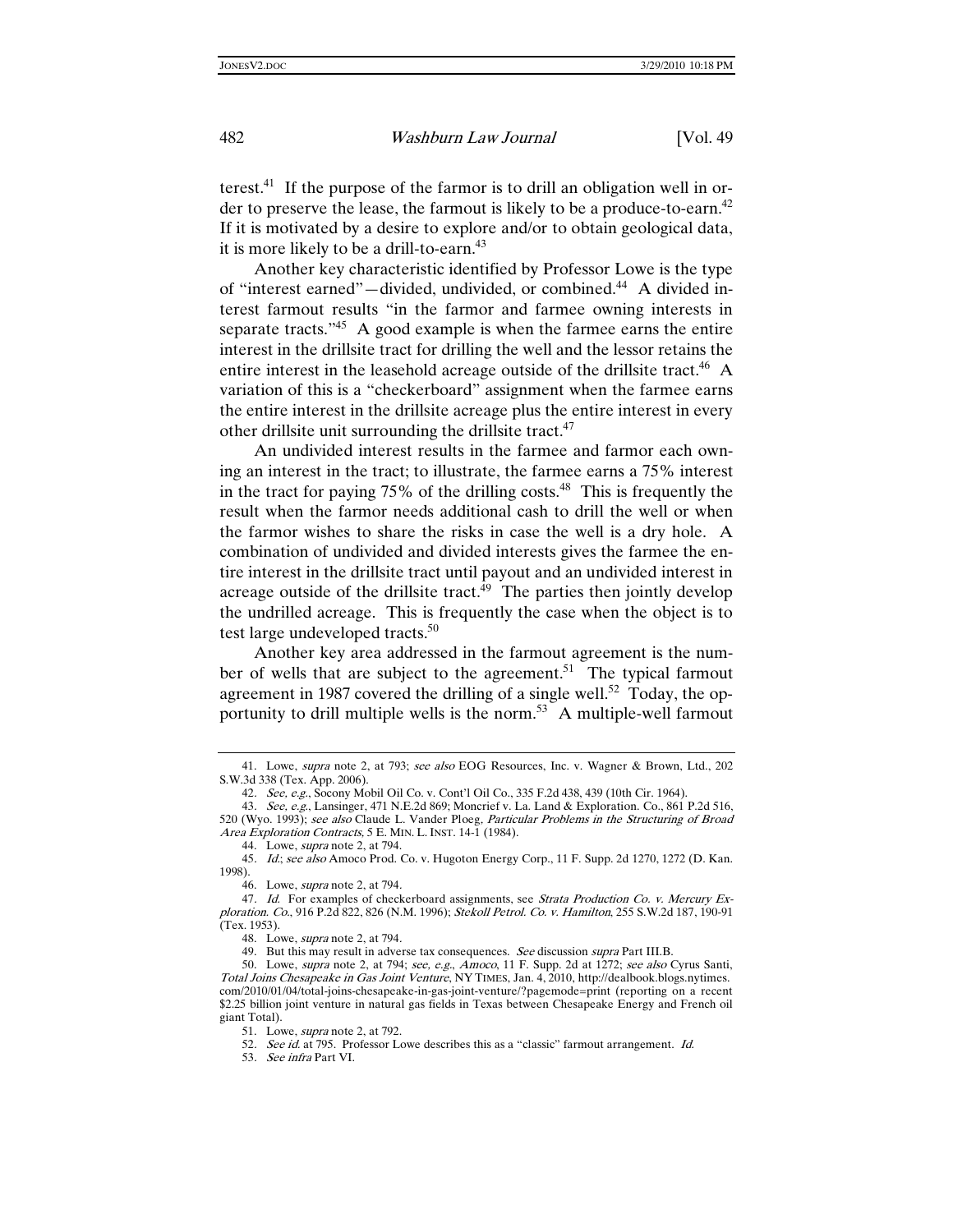agreement may address, among other things: the time between the completion of a well and the commencement of the drilling of the next well; the testing required; the interest earned by the farmee if it stops drilling; and whether the drilling of subsequent wells is an option or an obliga- $\text{tion.}^{54}$ 

The final characteristic of a farmout agreement identified by Professor Lowe is the timing of issuing the assignment of the farmout acreage.<sup>55</sup> A farmout agreement will either provide for an assignment of the farmed-out interest at the time the farmout agreement is entered into by the parties, subject to reconveyance if the farmee fails to perform or will provide that the assignment will be made only if the farmee performs the condition precedent—the drilling of the well.<sup>56</sup> If the farmout is in the form of a conditional assignment, the farmee acquires an interest in the farmed-out property when the agreement is made, subject to an obligation to reconvey if it fails to perform.<sup>57</sup> Administratively, the farmor will prefer to wait to make the assignment until the farmee performs so it does not have to track down the farmee to get a re-assignment and clear title.58 On the other hand, the farmor would prefer to receive an upfront recordable assignment in case the farmor assigns an interest to another party prior to the farmee drilling the well, thereby revoking the farmout if it is an option farmout.<sup>59</sup> Also, if the farmor should file for bankruptcy prior to making the assignment, the farmee may never receive the assignment.60 When Professor Lowe wrote his definitive article on farmouts in 1987, a conditional assignment may have been a real possibility; but today, in the author's experience, it is quite unusual for an assignment to be made prior to the farmee earning it by drilling the obligation well.<sup>61</sup>

#### V. SELECTED ISSUES

Oil and gas practitioners have not standardized farmout agreements to the degree they have done so with the joint-operating agreement and the oil and gas lease. Early farmout agreements tended to be on the basis of informal "letter agreements," often on a single page or

 <sup>54.</sup> Lowe, supra note 2, at 795.

<sup>55</sup>. See id. at 796.

<sup>56</sup>. Id.

<sup>57</sup>. Id.

<sup>58</sup>. Id.

 <sup>59.</sup> See, e.g., Strata Prod. Co. v. Mercury Exploration. Co., 916 P.2d 822, 829-30 (N.M. 1996) (applying the doctrine of promissory estoppel to defeat the farmor's argument that the farmout terms had been modified prior to the drilling of the well).

<sup>60.</sup> Cf. In re J.H. Land & Cattle Co.,  $8 \text{ B.R.}$  237 (W.D. Okla. 1981) (allowing debtor-lessor to reject eleven leases and grant new leases on more advantageous terms under "business judgment test").

 <sup>61.</sup> Ann Lane, Senior Counsel, The Williams Company, Inc., Denver, Colorado, reports that her company would never make a conditional assignment.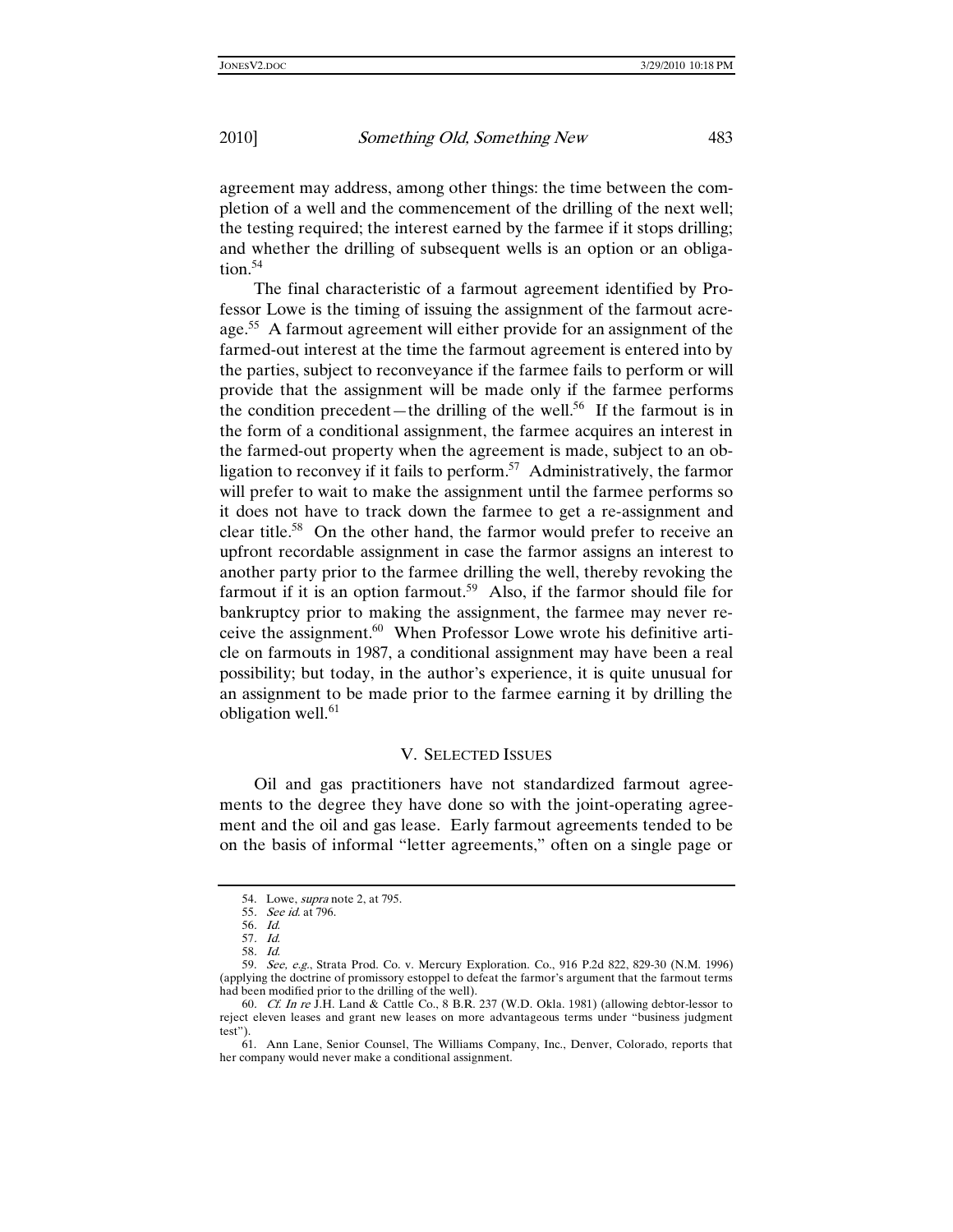two, that failed to address or fully express the terms covering many key areas.62 Often the "agreement" consisted of an exchange of letters that may or may not have constituted a binding contract. $63$  It was sometimes difficult to determine whether the parties were still negotiating or whether a deal had been struck. As the court observed in *Petroleum* Financial Corp. v. Cockburn: 64

Not uncommon in these operations where the object is to bring together one who has, or can procure, acreage, (mineral leases) and the one, or many, who will supply the large risk capital required, the transaction is marked by great informality amongst a stratified succession of interested parties, each of whom cuts off a slice (e.g., overriding royalty, etc.) then sells all or a part of the rights to another.<sup>6</sup>

For example, in *Smith v. Sabine Royalty Corp*.,<sup>66</sup> the owner of a 1/6 mineral interest wrote a letter to the owners of the remaining 5/6 interest that stated, "[i]f you elect to proceed with the drilling of the Morror test in Section 9, we would be willing to grant an oil and gas lease . . . with the lease to provide for 1/4 royalty . . . [and] a 50% backin [sic] option at payout of the well."67 The letter concluded, "[i]f you wish to pursue this arrangement, please let us know and the appropriate instruments will be forwarded for your approval."<sup>68</sup> The 5/6 owners did not respond to the letter until after they had drilled the well as a producer.<sup>69</sup> They then contacted the 1/6 owner and requested an assignment of the lease.<sup>70</sup> The court held that the letter from the  $1/6$  owner was merely an invitation to further negotiate and did not constitute an offer that could be accepted by drilling the well.<sup>71</sup>

Compare the court's reasoning in Sabine with that of the New Mexico Supreme Court in Strata Production Co. v. Mercury Exploration  $Co^{72}$  In *Strata*, Mercury and Strata entered into a farmout agreement in which Mercury represented that it owned or controlled all of the Lechuza tract and that it would assign to Strata a net revenue interest of 76.5% in the tract if Strata initiated the drilling of a test well on the tract within 120 days of entering into the agreement.<sup>73</sup> Two months after signing the agreement with Mercury, Strata drilled an expensive and

<sup>62</sup>. See generally E. Dale Trower, Enforceability of Letters of Intent and Other Preliminary Agreements, 24 ROCKY MT. MIN. L. INST. 347 (1978).

<sup>63</sup>. Compare Getty Oil Co. v. Blevco Energy, Inc., 722 S.W.2d 51, 54 (Tex. App. 1986) (holding parties never reached a "mutually acceptable agreement") with Chevron v. Martin Exploration Co., 447 So.2d 469, 473 (La. 1984) (holding contract was binding despite its designation as "preliminary").

 <sup>64. 241</sup> F.2d 312 (5th Cir. 1957).

<sup>65</sup>. Id. at 313.

 <sup>66. 556</sup> S.W.2d 365 (Tex. Civ. App. 1977).

<sup>67</sup>. Id. at 367.

<sup>68</sup>. Id.

<sup>69</sup>. Id.

<sup>70</sup>. Id.

<sup>71</sup>. Id. at 368.

 <sup>72. 916</sup> P.2d 822 (N.M. 1996).

<sup>73</sup>. Id. at 825.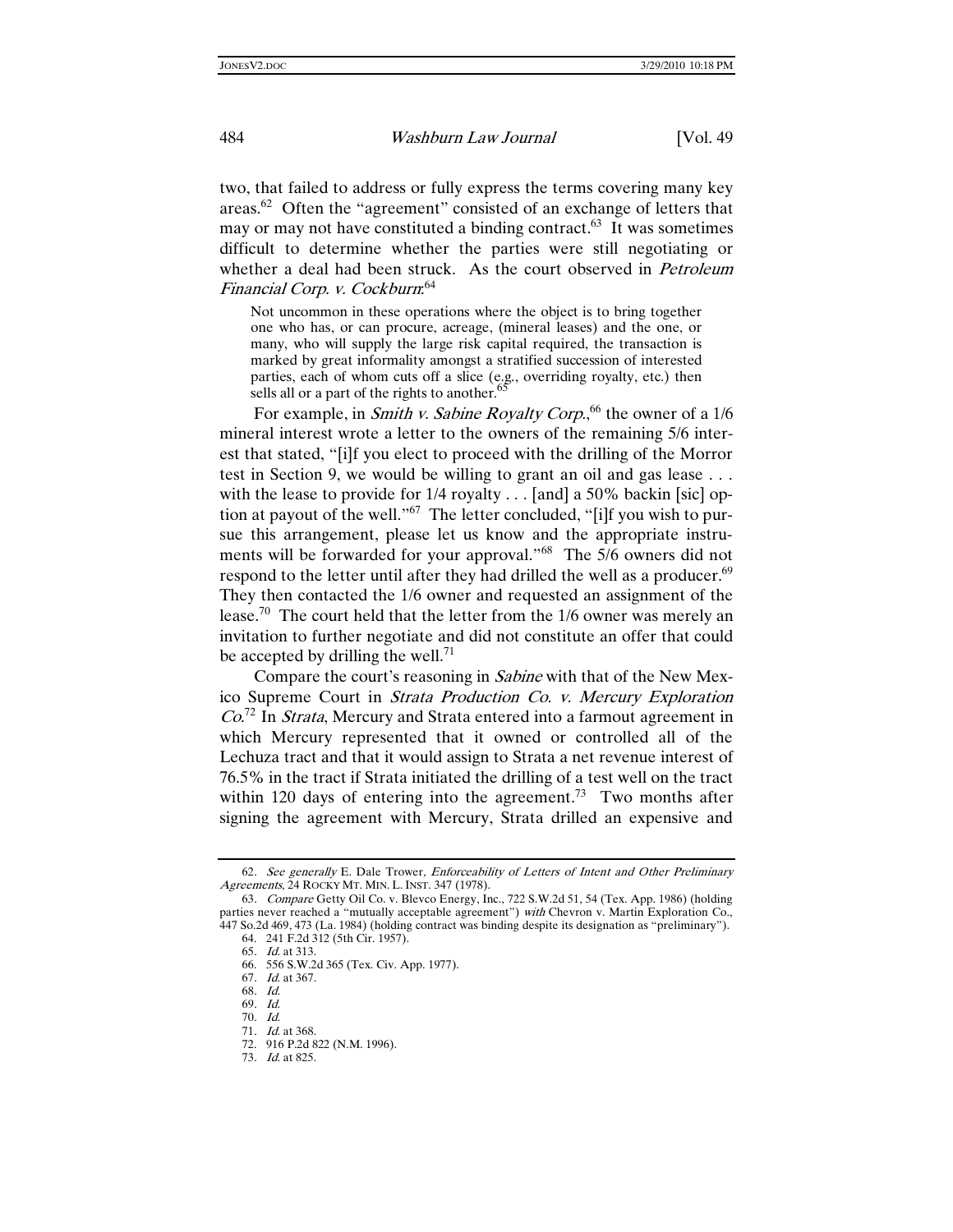risky exploratory well on the adjoining Cercion tract under a farmout agreement from Exxon.<sup>74</sup> While it was drilling this well, Strata's title attorney determined "that Mercury did not own 100% of the working interest in the Lechuza tract, nor was it able to transfer a 76.5% net revenue interest" in the tract.<sup>75</sup> After attempting to obtain farmouts from the newly discovered interest owners and being denied a second extension of time by Mercury to drill the initial test well, Strata proceeded to drill three wells on the Lechuza tract, two of which were productive.<sup>76</sup> It then sued Mercury for breach of contract and negligent misrepresentation for failing to deliver the promised interests.<sup>77</sup> Mercury defended on the basis that the "farmout agreement with Strata was a unilateral contract [that] it was free to revoke or modify before Strata's acceptance" and "that Strata's discovery of Mercury's inability to transfer . . . the relevant interests" acted to modify its original offer.<sup>78</sup> The court agreed with Mercury that the farmout agreement was an option contract that had to be supported by consideration in order to be irrevocable for the stated period of time and that Strata had not paid Mercury anything for the farmout.<sup>79</sup> However, it found that the doctrine of promissory estoppel80 applied to make the offer irrevocable for the option period because Strata had begun drilling on the Cercion tract in reliance on the Mercury farmout prior to learning of Mercury's inability to deliver the promised interests.81

A farmout agreement must also sufficiently describe the lands that are subject to the agreement in order to meet the standards of the statute of frauds. For example, in Westland Oil Development Corp. v. Gulf *Oil Corp.*<sup>82</sup> an area of mutual interest (AMI) clause in a letter agreement assigning the farmee's rights under a farmout agreement provided that if any of the parties acquired any additional leasehold interests affecting "the lands covered by said farmout agreement, or any additional interest . . . under lands in the area of the farmout acreage," the interests acquired would be subject to the provisions of the AMI.<sup>83</sup> The farmout well that was drilled was marginal, but it earned the acreage.<sup>84</sup> The assignment of the leases in the farmout block referred to an operating

81. Id. at 829-30.

<sup>74</sup>. Id. at 826.

<sup>75</sup>. Id.

<sup>76</sup>. Id.

<sup>77</sup>. Id. 78. Id. at 827.

<sup>79</sup>. Id.

 <sup>80.</sup> The court stated that the elements of promissory estoppel are: (i) a promise has been made, (ii) the promisee's reliance is reasonable, (iii) the promisee's action or forbearance resulted in a substantial change in position, (iv) the promisee's action or forbearance must have been reasonably foreseeable, and (v) enforcement of the promise is necessary to prevent injustice. *Id.* at 828.

 <sup>82. 637</sup> S.W.2d 903 (Tex. 1982).

<sup>83</sup>. Id. at 905.

<sup>84</sup>. Id.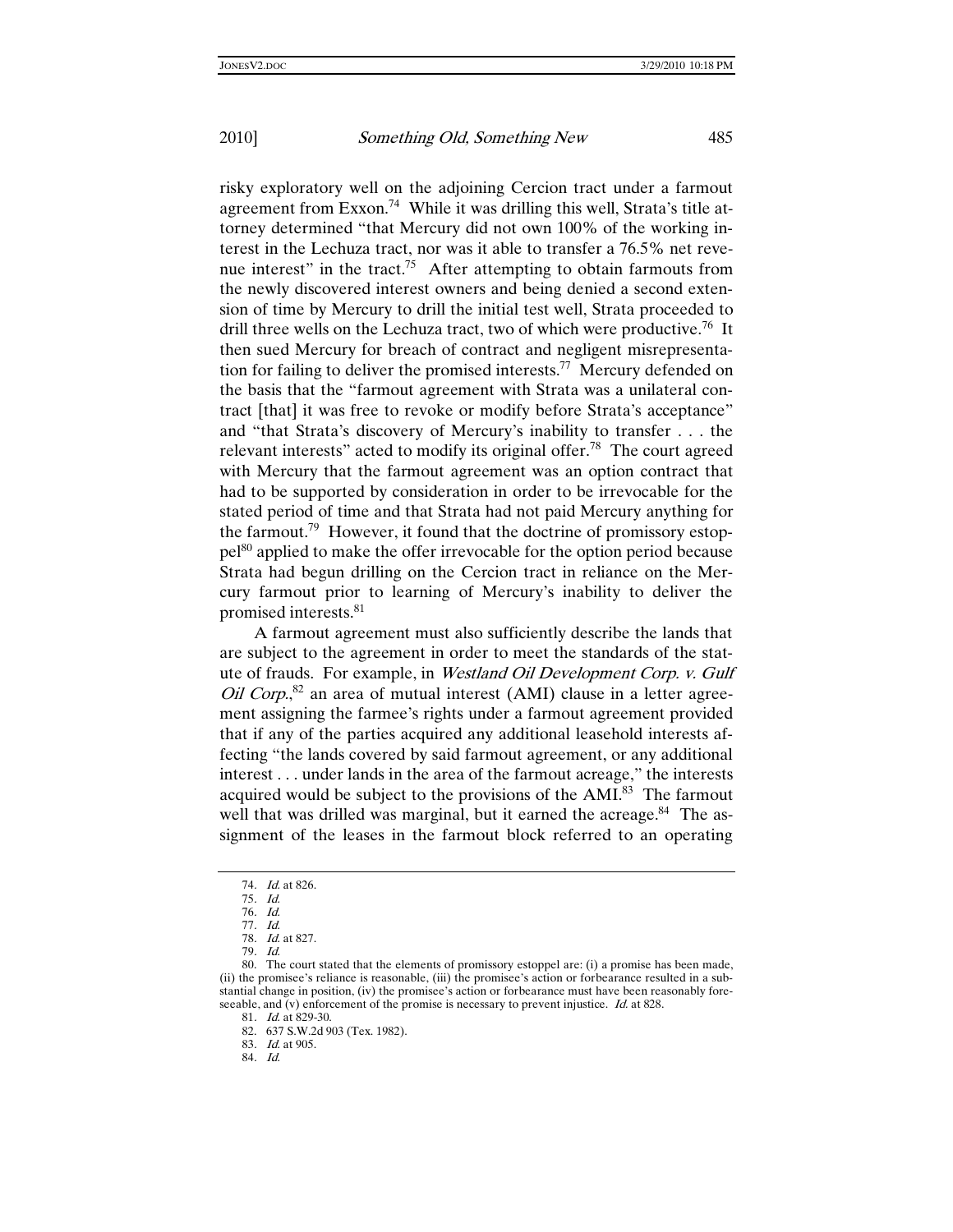agreement executed by the parties that covered the assigned lands.<sup>85</sup> The operating agreement, in turn, referred to the farmout agreement and the letter agreement. $86$  Of all of these documents, only the assignment was filed of record. $87$  The court held that the defendants, who were remote successors-in-interest to the original farmee, as prudent purchasers, should have reviewed the terms of the operating agreement referred to in the recorded assignment. Therefore, the defendants were charged with notice of such terms, including the existence of the farmout agreement and the letter agreement with the AMI.<sup>88</sup> However, the court further held that the defendants' acquisition of acreage outside of the three sections specifically described in the farmout agreement was not subject to the AMI provisions because the reference to "lands in the area of the farmout acreage" was not sufficiently explicit to satisfy the statute of frauds.<sup>89</sup>

The parties to a farmout agreement also must be cognizant of the provisions in the leases assigned and be mindful of their compliance with these provisions. For example, in *Isler v. Texas Oil & Gas Corp*.<sup>90</sup> the agreement provided that the farmor would make delay-rental payments on the federal lease assigned or would give the farmee notice before ceasing to make them.<sup>91</sup> It further provided that the farmor would have no responsibility to the farmee for failing to make such payments. <sup>92</sup> The farmor, through oversight, failed to make delay rental payments and the lease expired. $93$  The farmee drilled two dry holes on the lease lands after the lease expired and before it was notified of such expiration.<sup>94</sup> It sued the farmor for breach of contract and for damages caused by its negligence.<sup>95</sup> The United States Court of Appeals for the Tenth Circuit reversed a jury award for the farmee, holding that the exculpatory provision in the farmout agreement meant what it said.<sup>96</sup>

A number of recent decisions have demonstrated the importance of careful drafting when preparing the farmout agreement. For example,

<sup>85</sup>. Id. at 905-06.

<sup>86</sup>. Id. at 906.

<sup>87</sup>. Id.

<sup>88</sup>. Id. at 908.

<sup>89.</sup> Id. at 910; see also Stekoll Petroleum Co. v. Hamilton, 255 S.W.2d 187, 191-92 (Tex. 1953) (The court found that under the statute of frauds the contract was unenforceable. The defendant was granted the option to acquire leases on 4,000 acres of a 5,000 acre block leaving the plaintiff with 1,000 acres "equitably checker-boarded.").

 <sup>90. 749</sup> F.2d 22 (10th Cir. 1984).

<sup>91</sup>. Id. at 22.

<sup>92</sup>. Id.

<sup>93</sup>. Id.

<sup>94</sup>. Id.

<sup>95</sup>. See id.

<sup>96.</sup> Id. at 24l; see also Davis v. Zapata Petroleum Corp., 351 S.W.2d 916 (Tex. Civ. App. 1961) (involving a farmout agreement that did not take into account lease provision that prohibited cessation of drilling operations).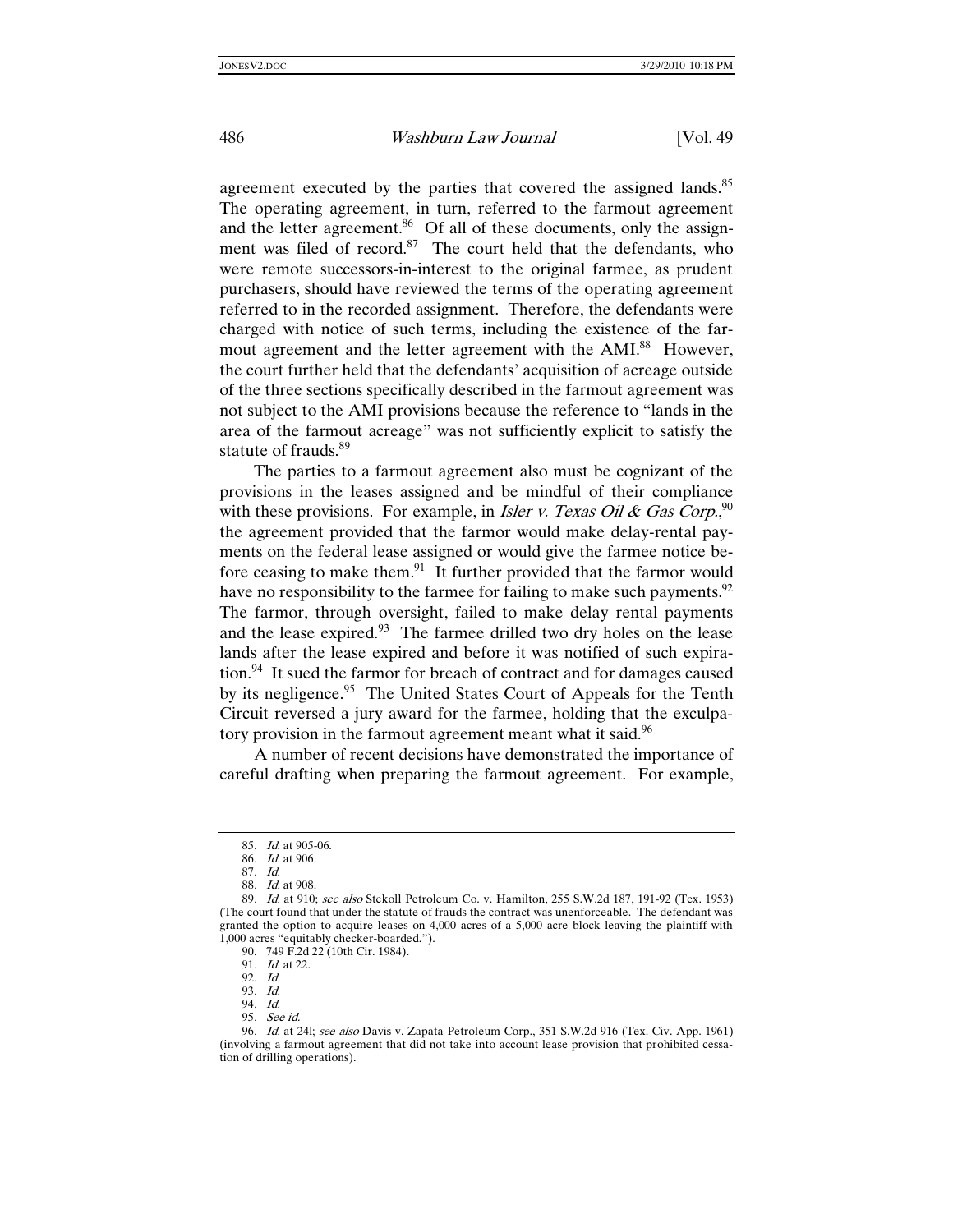in *EOG Resources, Inc. v. Wagner & Brown, Ltd.*<sup>97</sup> the court held that the earning provision in the farmout agreement that specified "100 feet below the deepest producing interval" referred to the vertical depth of the test well rather than the geological formation at which production was established at whatever depth such interval is found.<sup>98</sup> Similarly, in Osborn v. Anadarko Petroleum Corp.,<sup>99</sup> the farmee contended that, pursuant to a provision in the farmout agreement, it was entitled to convert its overriding royalty into a 50% working interest because the farmor had abandoned the test well.<sup>100</sup> On appeal, the court held that "conversion of an oil and gas well from extraction to water injection for purposes of secondary recovery operations, when [the] well is part of a pooled unit and retains its share of production in the unit, does not constitute abandonment."<sup>101</sup>

A re-occurring issue in litigation involving farmouts is the duty owed the farmor by the farmee. In *Energen Resources MAQ, Inc. v.*  $Dalbsco$ <sup>102</sup> the plaintiff farmed out its interest in several leases to the defendant's predecessor-in-interest and, pursuant to the farmout agreement, acquired a 25% working interest in the well drilled on the farmout acreage following payout of the well.<sup>103</sup> There was no operating agreement governing operation of the well.<sup>104</sup> The defendant plugged and abandoned the well without first notifying the plaintiff and giving it an opportunity to assume the operation of the well.<sup>105</sup> The court held that, even though the farmout agreement was silent on the matter, the defendant breached its duty to notify the plaintiff that it intended to cap the well because industry custom and usage required such notice.106

In *Amoco Production Co. v. Texaco, Inc.*,<sup>107</sup> the plaintiff "subleased" its interest in five leases to defendants' predecessor-in-title.<sup>108</sup> The sublease provided that if the sublessee intended to surrender, let expire, or release its rights in any part of the lease acreage, it would provide the sublessor with not fewer than sixty days advance notice thereof and, if so requested by the sublessor, reassign its rights in such portion

 <sup>97. 202</sup> S.W.3d 338 (Tex. App. 2006).

<sup>98</sup>. Id. at 345-47.

 <sup>99. 996</sup> P.2d 9 (Wyo. 2000).

<sup>100</sup>. Id. at 10.

<sup>101</sup>. Id. at 13.

 <sup>102. 23</sup> S.W.3d 551 (Tex. App. 2000).

<sup>103</sup>. Id. at 553.

<sup>104</sup>. Id.

<sup>105</sup>. Id.

<sup>106</sup>. Id. at 556. But see Sawyer v. Guthrie, 215 F. Supp. 2d 1254, 1262-63 (D. Wyo. 2002) (holding that the farmee had no implied duty to continuously develop the leasehold so that no part of the lease would be allowed to expire).

 <sup>107. 838</sup> So. 2d 821 (La. App. 2003).

<sup>108</sup>. Id. at 825 n.1.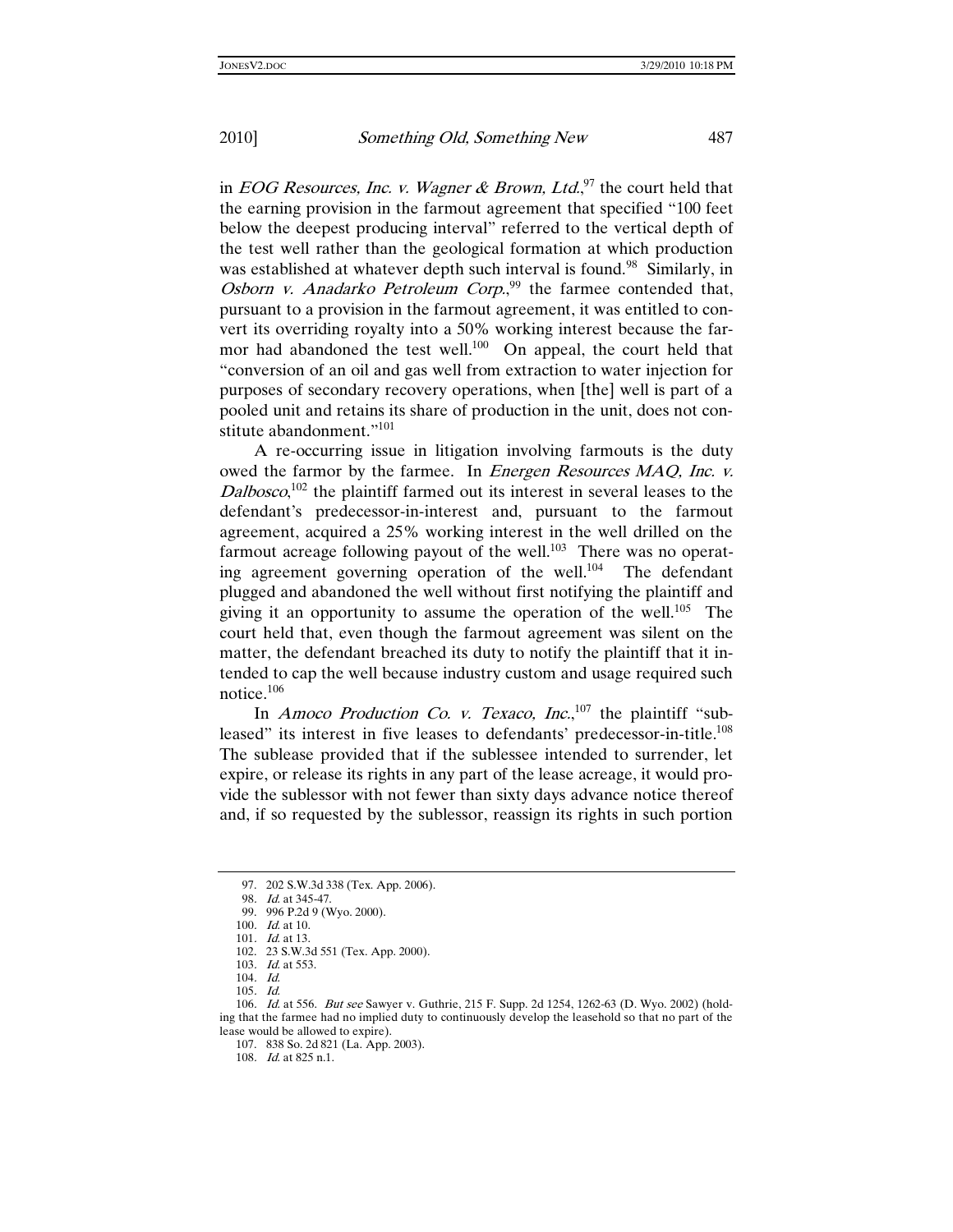of the lease acreage to the sublessor.<sup>109</sup> The defendants subsequently abandoned the unit well and allowed the non-producing portion of the leases to expire without first notifying the plaintiff.<sup>110</sup> Because only the non-producing portion of the leases were released, there was no significant decrease in the royalties received by the plaintiff so as to alert it to the defendants' actions.<sup>111</sup> The defendants then acquired new leases covering the released acreage.112 New gas deposits underlying the acreage were discovered, generating millions of dollars in revenue.<sup>113</sup> Sixteen years after the lease acreage was first released, the plaintiff learned of the lease cancellations and sued the defendants.<sup>114</sup> On appeal, the court upheld a \$30,000,000 damage award for the defendants' failure to give the plaintiff prior notice before allowing a portion of the leases to expire in breach of the sublease.<sup>115</sup>

Another fertile area for litigation involving farmouts is the calculation of "payout." For example, in Continental Oil Co. v. American Quasar Petroleum,<sup>116</sup> the court held that all expenses incurred as a result of a well blowout were recoverable by the farmee through the "payout" account, notwithstanding that the risk had been covered by insurance.<sup>117</sup> The court reached this conclusion because well-blowout insurance was not required by the farmout agreement and the premiums would not have been a recoverable cost under the agreement.<sup>118</sup>

An interesting case that was recently argued before the Wyoming Supreme Court, *Hartman v. Ultra Resources, Inc.*,<sup>119</sup> dealt with a document styled as an "Agreement for Assignment of Novi Leases and for a Net Profits Interest."<sup>120</sup> However, the document contained many of the characteristics of a farmout agreement.<sup>121</sup> In *Hartman*, the plaintiffs' predecessor-in-interest assigned leases covering approximately 6,000 acres to the defendants' predecessors-in-interest to be committed to the

<sup>109</sup>. Id. at 826.

<sup>110</sup>. Id.

<sup>111</sup>. Id.

<sup>112</sup>. Id.

<sup>113</sup>. Id.

<sup>114</sup>. Id. at 827.

<sup>115</sup>. Id. at 841; see also EOG Res., Inc. v. Hanson Prod. Co., 94 S.W.3d 697, 702 (Tex. App. 2002) (holding the farmout agreement and the subsequent assignment had to be read together to determine the parties' intent as to whether the farmor's retained override burdened extensions and renewals of the subject leases).

 <sup>116. 599</sup> F.2d 363 (10th Cir. 1979).

<sup>117</sup>. Id. at 365.

<sup>118</sup>. Id. at 364-65; see also Mengden v. Peninsula Prod. Co., 544 S.W. 643, 648 (Tex. 1976) (holding that for purposes of calculating payout, production from two pooled units was not to be allocated entirely to the farmout of the lease on which the wells were located).

 <sup>119.</sup> No. S-08-0262 (Wyo. filed Dec. 10, 2008). Hartman is one of seven cases consolidated on appeal by the Wyoming Supreme Court and argued on May 14, 2009. See the Hartman case file online at https://efiling.courts.state.wy.us/public/caseView.do?csIID=10894.

 <sup>120.</sup> Brief of Plaintiff-Appellant at 8, Hartman v. Ultra Resources Inc., No. S-08-0262 (Wyo. Jan. 27, 2009).

<sup>121.</sup> See supra Part IV for a discussion of these characteristics.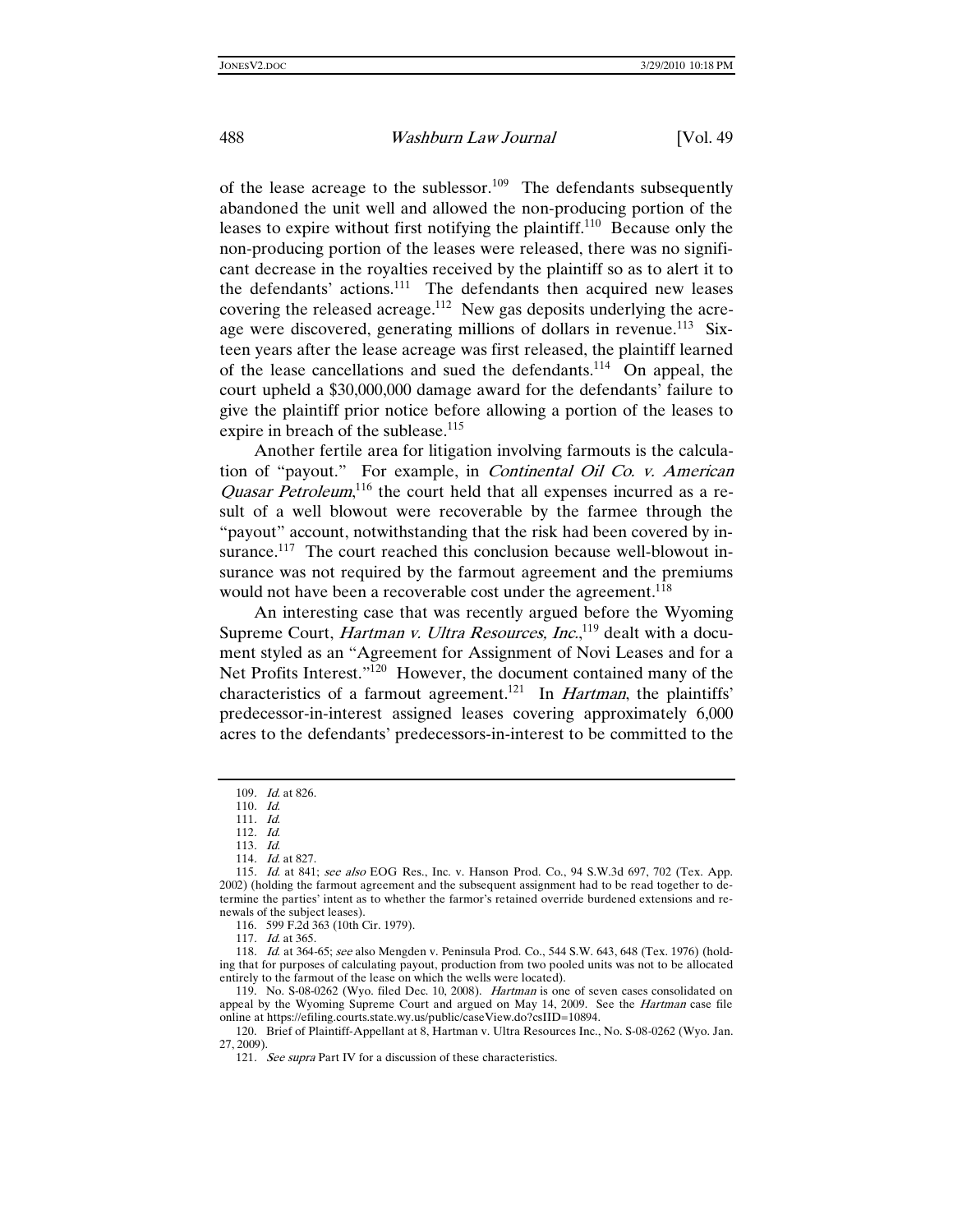90,000-acre Pinedale Unit, which was approved by the U.S. Geological Service (now the Bureau of Land Management (BLM)) in 1954 shortly after the assignment was made.<sup>122</sup> The assignor retained a net profits interest (NPI) of 5% of the net profits from unit operations.<sup>123</sup> The Pinedale Unit was terminated by the BLM in 1981, but many of the original leases were committed to successor units.124 The Pinedale Unit, which consisted primarily of shallow gas wells, never produced a profit.<sup>125</sup> But, beginning with the deeper gas discoveries in the late 1990s and as a result of higher gas prices due to deregulation and economic growth, the NPI, if it continued to exist with respect to the originally committed leases, became quite valuable.<sup>126</sup> Among the issues argued before the court was whether the agreement creating the NPI expired with the termination of the Pinedale Unit or, as the district court held when it granted plaintiffs' motion for partial summary judgment, the NPI was lease-based and continues to burden the originally committed leases that are still in effect.<sup>127</sup> As of the publication of this article, the decision is pending.

### VI. CONCLUSION: EVOLUTION OF THE FARMOUT AGREEMENT

Farmout agreements have evolved over time.<sup>128</sup> As stated above, early farmout agreements were generally quite brief and might have consisted of an exchange of telexes.<sup>129</sup> Today's farmout agreement, however, is likely to be much more complex and far-reaching.<sup>130</sup> One observer has characterized today's form of agreements as "Fat Farmouts," with the same problems associated with earlier farmouts, only

<sup>122</sup>. See Brief of Plaintiff-Appellant, supra note 120, at 9.

<sup>123</sup>. Id. at 10. 124. Id. at 16-17.

 <sup>125.</sup> Interview with Eric Dady, Gen. Counsel, Questar Mkt. Res., Inc. in Denver, Colo. (May 18, 2009).

<sup>126</sup>. Id.

 <sup>127.</sup> Brief of Plaintiff-Appellant, supra note 120, at 1.

<sup>128</sup>. Compare Honolulu Oil Corp. v. Tex. Pac. Coal & Oil Co., 141 F. Supp. 322, 323 (N.D. Tex. 1956) (involving a "typewritten farmout letter cover[ing] three letter size sheets"), with Amoco Prod. Co. v. Hugoton Energy Corp., 11 F. Supp. 2d 1270, 1272 (D. Kan. 1998) (involving a comprehensive farmout agreement covering leases in five counties).

The author wishes to thank James O'Malley, Land Director-U.S. Onshore Exploration, Anadarko Petroleum Corporation, Houston, Texas; Ann Lane, Senior Counsel, The Williams Companies, Inc., Denver, Colorado; and Milam Randolph Pharo, Senior Vice President and General Counsel, St. Mary Land & Exploration Company, Denver, Colorado, for their contributions to this section.

<sup>129.</sup> See, e.g., Petroleum Fin. Corp. v. Cockburn, 241 F.2d 312, 312 (5th Cir. 1957) (holding that the "contract, as evidenced by an exchange of telegrams, was so ambiguous as to permit introduction of parol evidence, and such evidence sustained finding that there was no breach of contract").

 <sup>130.</sup> A good example of this type of agreement is found in Amoco Prod. Co., 11 F. Supp. 2d 1270, in which the farmout covered the farmor's leasehold interests in five counties, which were divided into ten nine-section drilling blocks, for the drilling of exploratory wells and development wells. See also Stekoll Petroleum. Co. v. Hamilton, 255 S.W.2d 187 (Tex. 1953).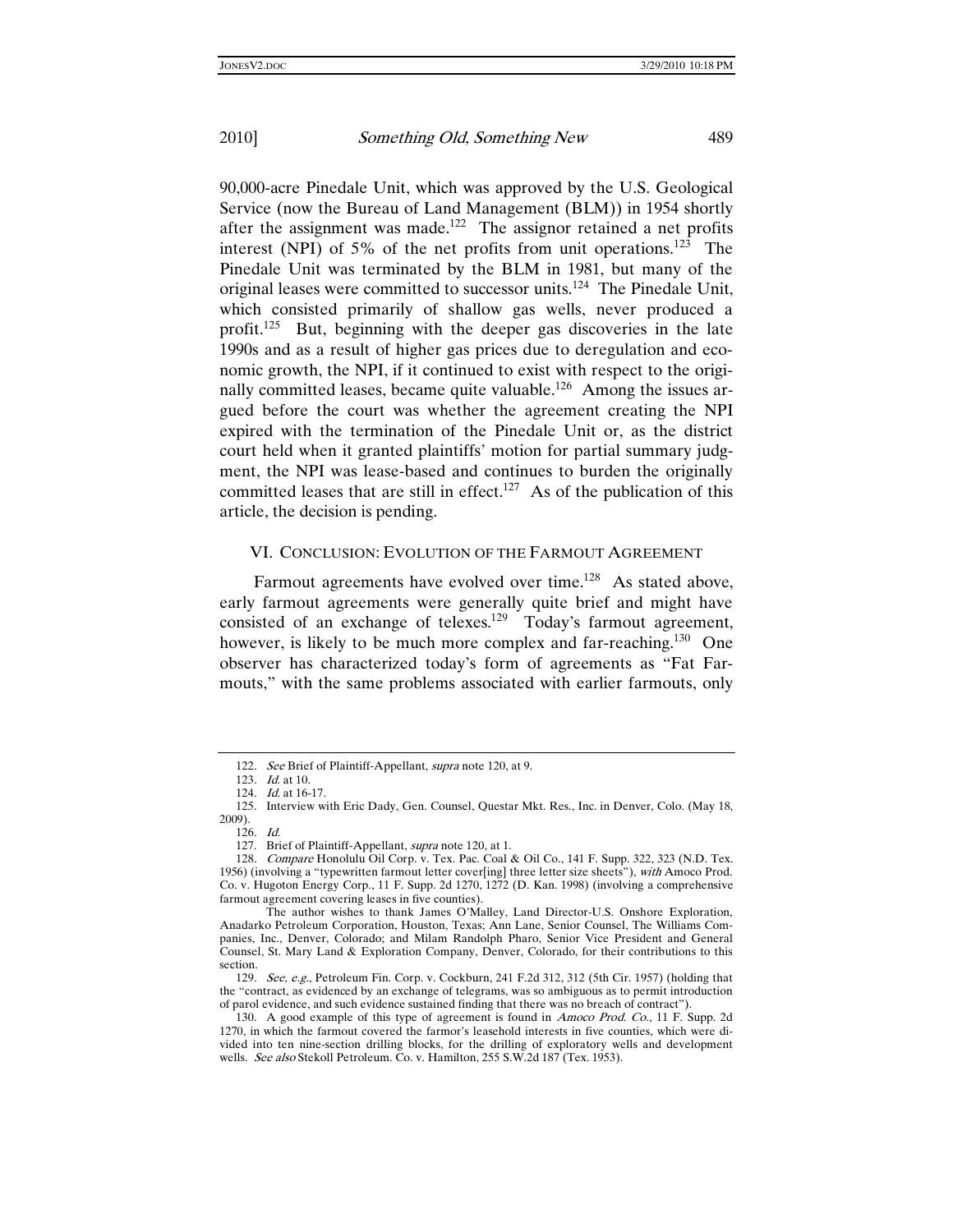bigger.131 These Fat Farmouts are not modeled on the traditional form of farmout agreements and are likely to be designated as a Participation Agreement, an Exploration Agreements, or Joint Venture Agreements to distinguish them from their more modest predecessor. Yet, the key areas covered by the traditional farmout agreement<sup>132</sup> are also covered in these documents.<sup>133</sup> In the current environment, the majors are not particularly concerned with saving individual leases and are interested in entering into a farmout agreement only if the agreement covers a substantial amount of acreage and involves an exploration play. In this case, they use the farmout to gather information and/or to reduce their risk in the early stages of the play. For a non-shale play covering a large amount of acreage, today's standard farmout terms call for the farmee to drill a specified number of wells on its own, and the parties then participate together in drilling the rest. For a shale play, the farmor may want to be carried to casing point or to the tanks so that it can have immediate participation, assuming that it controls or has the ability to control a large percentage of the play and has the resources necessary to fund its participation.<sup>134</sup> In both cases, one of the farmor's primary goals is to obtain seismic data and/or well information.

For an exploration play that is a true "wildcat" (a play that has not been delineated), there is great reluctance to farm out all of the acreage that may be part of the play without retaining the ability to participate in case the farmee is successful in establishing production. Similarly, in a play that is beyond the exploration stage but is not yet in a development mode, the farmor will want to be careful that it is not farming out acreage that contains the "sweet spot." Instead, it will want to farmout acreage that it believes is marginally prospective and will generate information that will help it to identify the location of the prime acreage to develop.

If there is not a significant amount of undeveloped acreage available, but a party is willing to farmout its interest that does not meet its hurdle rate to develop, some companies prefer to retain a permanent override that is not convertible to a back-in interest. These companies reason that there are not enough dollars involved to justify the administrative costs of tracking the payout account and that the retention of a

 <sup>131.</sup> Milam Randolph Pharo, Senior Vice President and General Counsel, St. Mary Land & Exploration Company, Denver, Colorado, Speaker at the Washburn University School of Law Symposium: The Future Course of Oil & Gas Jurisprudence II (Oct. 2-3, 2009).

<sup>132.</sup> See *supra* Part IV for a description of these areas.

 <sup>133.</sup> A good example of using the traditional farmout as a basis for structuring the development of a large exploration play is found in the recently announced joint venture between French oil giant, Total, and Chesapeake Energy to develop Chesapeake's Barnett shale gas portfolio in Texas. See Sanati, supra note 50.

<sup>134.</sup> See Michael J. Byrd et. al., Common Legal Issues in U.S. Shale Plays, 34 OIL, GAS AND EN-ERGY RESOURCES L. SEC. REP. 3, 14-16 (December 2009).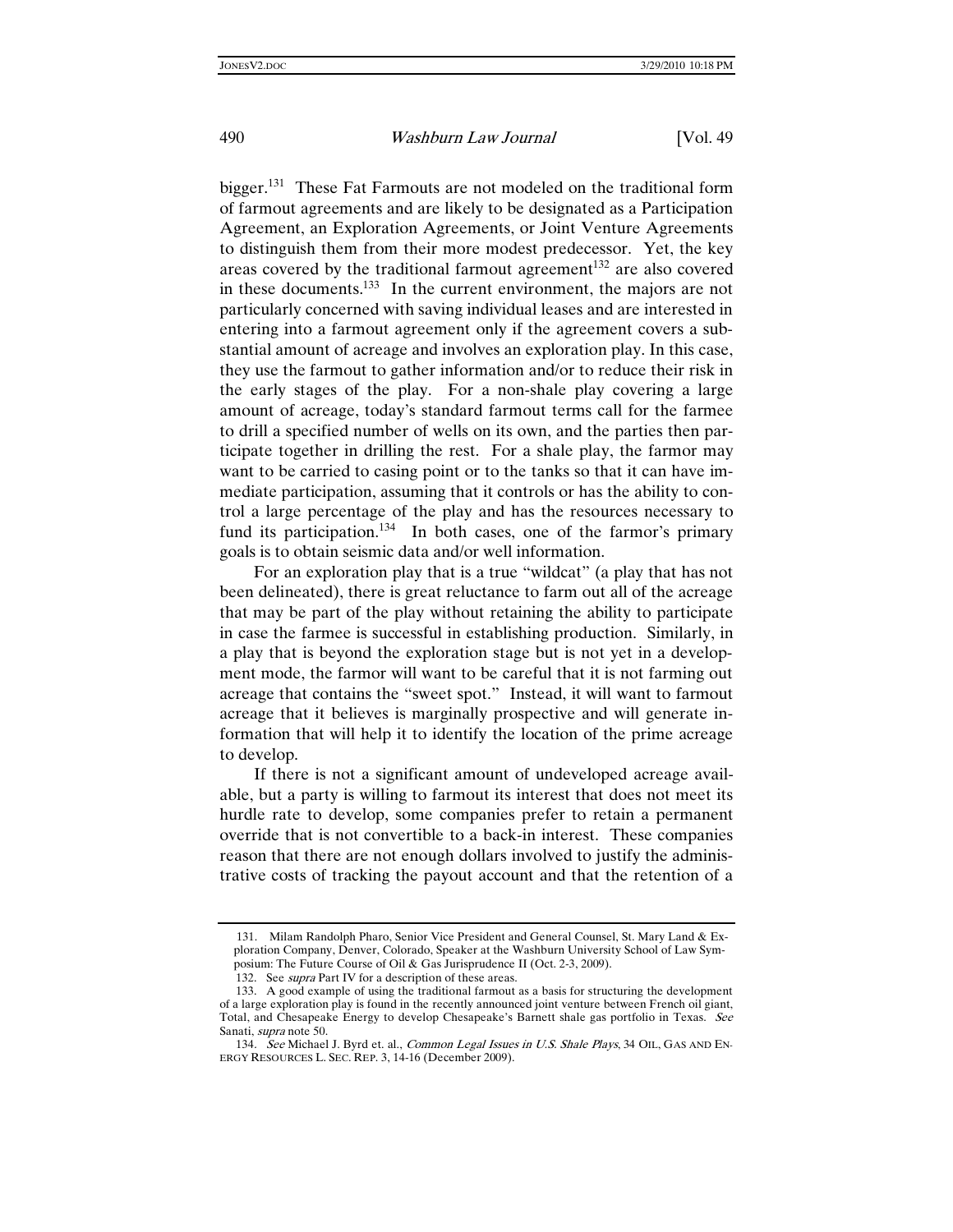non-cost bearing interest avoids the liability for plugging the well.<sup>135</sup>

Today's farmout agreement is likely to have as many provisions dealing with risk management concerns as those covering the key areas of traditional farmout agreements.136 Thus, a contemporaneous farmout agreement will have detailed provisions dealing with bonding and insurance requirements, environmental protection, including specific mitigation requirements, and may require the farmee to escrow funds to cover its obligations. In the current economic environment, the tax advantages of farmouts may not have the importance they once had.<sup>137</sup> Farmout agreements that cover a substantial amount of acreage have become so complex and multi-faceted that they are often preceded by a letter of intent that can take longer to negotiate and be more detailed than traditional farmout agreements.<sup>138</sup> Thus, if the leases have threeyear primary terms and one cannot drill the prospect alone or without the participation of a partner, it is likely that one will begin to seek a farmee at the end of the first year of the lease term, given the time it will take to negotiate the farmout agreement and get everything in place to drill the earning well.

A key consideration in structuring a farmout that covers a significant amount of acreage and contemplates joint development is that the parties keep in mind that they may be entering into a long-term relationship and that things change over the course of time. For example, over time, a party's financial resources that are available to develop a project may change due to any number of facts. Furthermore, the parties may no longer see eye-to-eye on a variety of issues, such as: the pace of drilling activity; how to deal with a party who refuses to participate in development wells; whether to seek new partners to provide additional development funds; or whether to enlarge, contract, or terminate the area of mutual interest the parties have established. In drafting the farmout agreement, the parties should anticipate these conflicts and develop and provide a mechanism for dealing with them in the document.

Even with the de-emphasis of traditional farmouts in which the

 <sup>135.</sup> According to Mr. O'Malley, this is Anadarko's standard policy, but Ms. Lane disagrees with it, believing that it is always useful to have the option to convert to a back-in and that tracking the payout account is not that burdensome.

 <sup>136.</sup> Mr. O'Malley reports that he negotiated farmout agreements for Anadarko that provided for liquidated damages on a sliding scale if the farmee does not drill a specified number of wells—the liquidated amount is reduced each time the farmee drills a set number of wells until it no longer applies once the final threshold has been reached. The farmee is required to escrow amounts to support these obligations.

 <sup>137.</sup> This is debatable. Ms. Lane believes it is generally true that tax benefits associated with farmouts have become a secondary concern, and Mr. O'Malley notes that in order to achieve the maximum benefit from the ability to currently expense IDC, the farmee must have offsetting income, which is not always the case. But Mr. Pharo believes that the loss of these tax advantages, as proposed by the current administration, would have a significant impact on the all-important cash flows at a number of companies.

 <sup>138.</sup> On the other hand, Ms. Lane reports that for one-well farmouts, she has developed a twopage farmout form that works quite nicely.